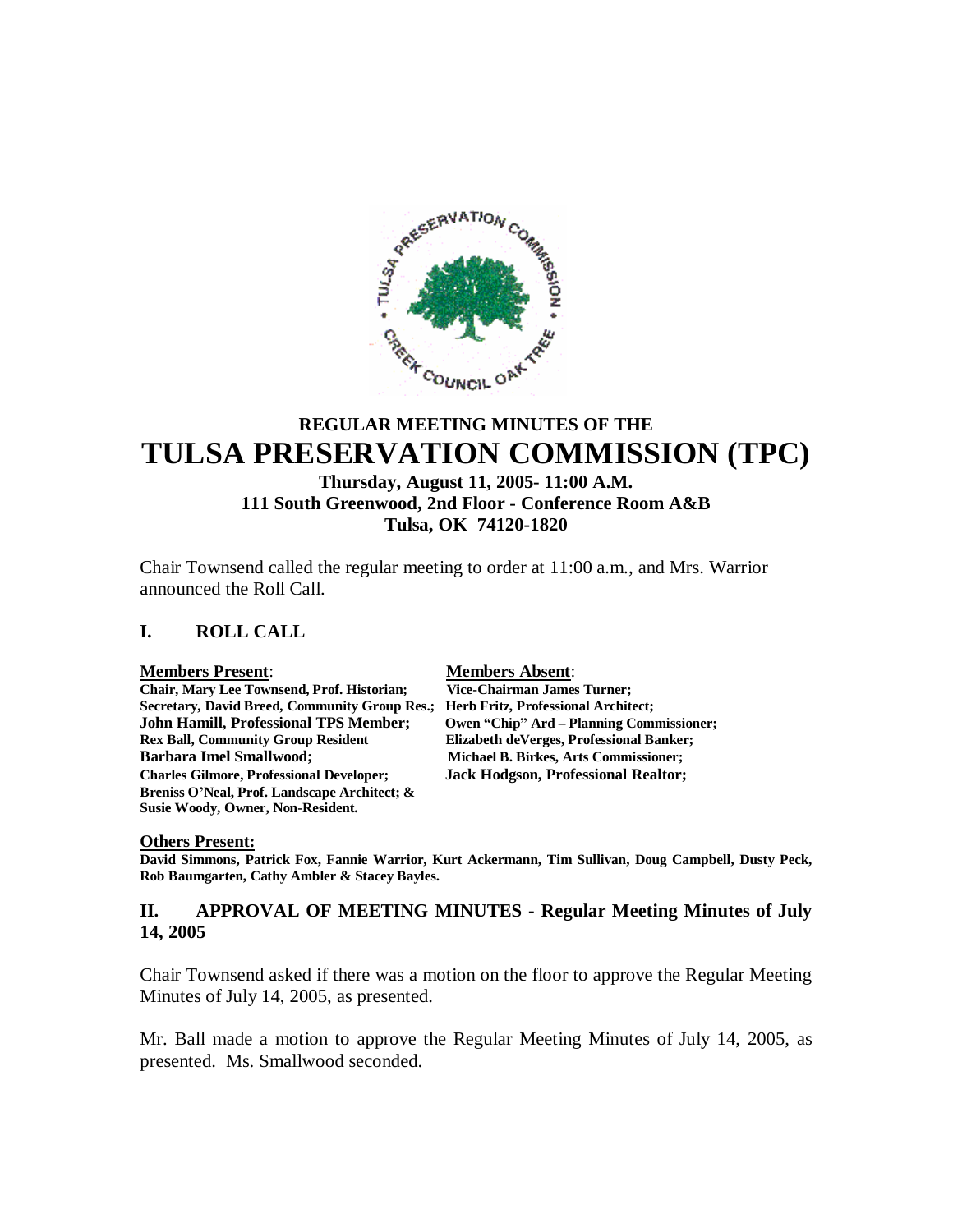# **Roll Call Vote to Approve Regular Meeting Minutes of July 14, 2005:**

Chair Townsend – Aye; Secretary Breed – Aye; Charles Gilmore – Aye; Rex Ball –Aye; Susie Woody – Aye; Barbara Smallwood – Aye; John Hamill – Aye;  $&$ Breniss O'Neal – Aye. The motion was **Approved Unanimously to Approve.**

# **III. UNFINISHED BUSINESS**

# **A. Announcements of any Conflict of Interest**

Chair Townsend asked the commission if anyone had a "Conflict of Interest" with any of the Certificates of Appropriateness (COA) Requests that would be brought before the board for review. Members were instructed that the commissioner's name(s) would not be called when voting on the particular Certificate or Certificates of Appropriateness that he/she had a conflict of interest with.

Urban Development Division (UDD) staff, Patrick Fox announced that his mother is the Real Estate Agent for the 1608 S. Detroit Avenue New Construction project.

Ms. Woody announced that she had a conflict of interest with COA agenda item #4, Doug Campbell; and that she would not be voting on this proposal.

Chair Townsend asked Mr. Fox to please give his presentation on COA agenda item #1 of Fannie Murphy's proposal at 807 N. Cheyenne Avenue.

# **1) 807 N. Cheyenne Ave., Tulsa, OK 74106 (Brady Heights) Request: Propose to replace (cover) wood siding with vinyl siding. COA Subcommittee Complete Application Date: Aug. 9, 2005 FANNIE MURPHY**

Mr. Fox presented Ms. Murphy's Certificate of Appropriateness application to the commission. Photographs and drawings were available for review and a slide presentation was shown of the 1925 Craftsman historic home in Brady Heights.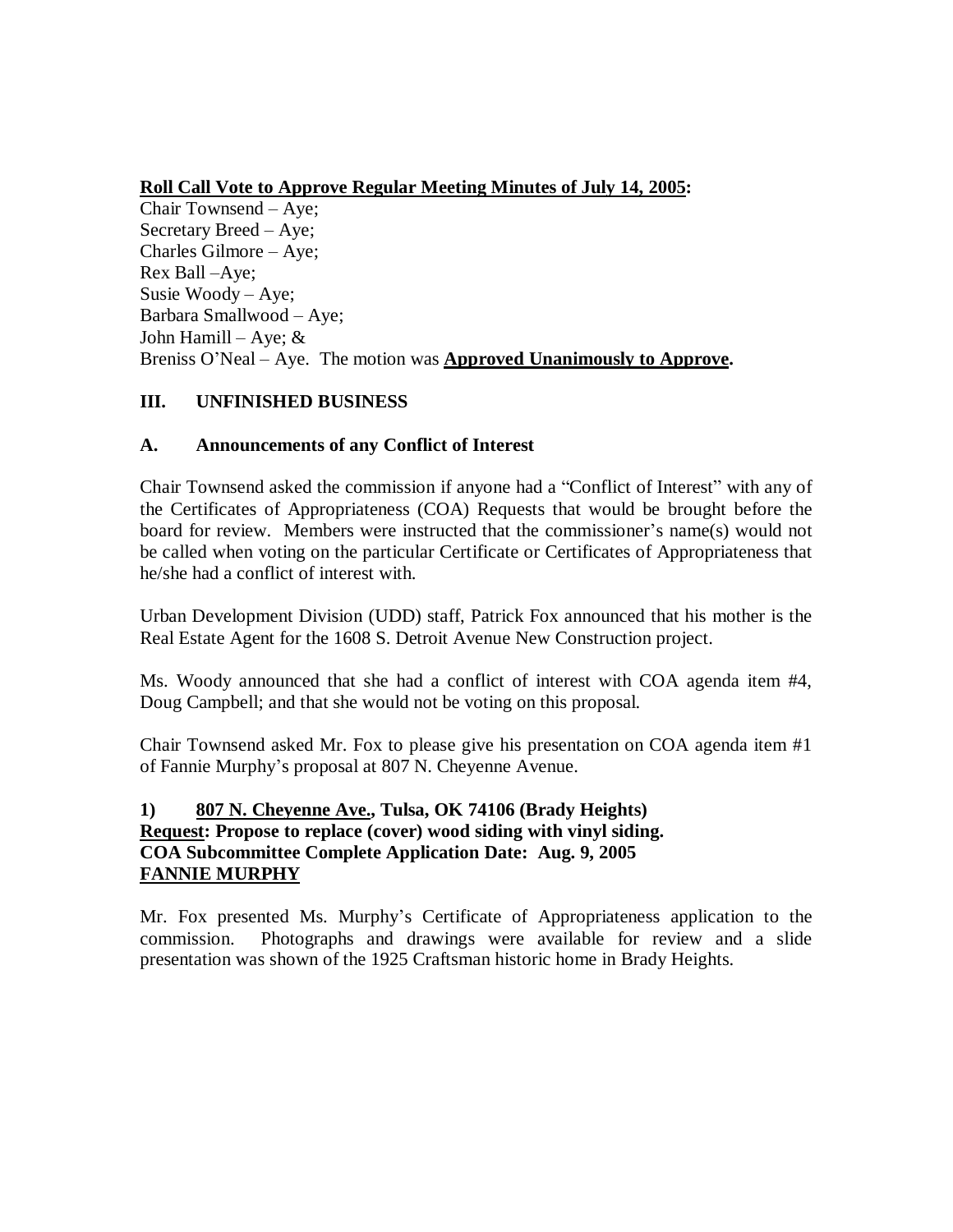Mr. Fox stated that Ms. Murphy plans to replace the (cover) wood siding with vinyl siding on the structure.

Acting COA Subcommittee Chairwoman O'Neal announced that the COA Subcommittee recommended by a unanimous vote at the August 9, 2005 meeting to approve Ms. Murphy's application and forward the recommendation to the TPC with the following conditions:

That the siding on the header is to be removed above the first floor front porch on the North, South and West sides of the beam.

Ms. O'Neal stated that the Subcommittee's decision to recommend approval of this proposal was based on the appropriate design guidelines for Restoring in the Brady Heights Historic District.

Chair Townsend asked Ms. Murphy if she had any information to add. Ms. Murphy stated that she did not.

After careful consideration of the information and materials presented to the commission to make a final determination, Ms. O'Neal made a motion to support the COA Subcommittee's recommendation to APPROVE Ms. Murphy's application with the following conditions:

That the siding on the header is to be removed above the first floor front porch on the North, South and West sides of the beam.

Mr. Ball seconded.

Before the voting procedures took place, Ms. O'Neal made another motion to amend the first motion by adding that the applicant's siding on the header is to be removed above the first and second floor front porches on the North, South and West sides of the wood beam. Mr. Ball seconded.

#### **The amended motion should read:**

That the siding on the header is to be removed above the first and second floor front porches on the North, South and West sides of the wood beam.

Chair Townsend asked if there were further discussion on this application……and hearing none - she asked Mrs. Warrior to please call roll.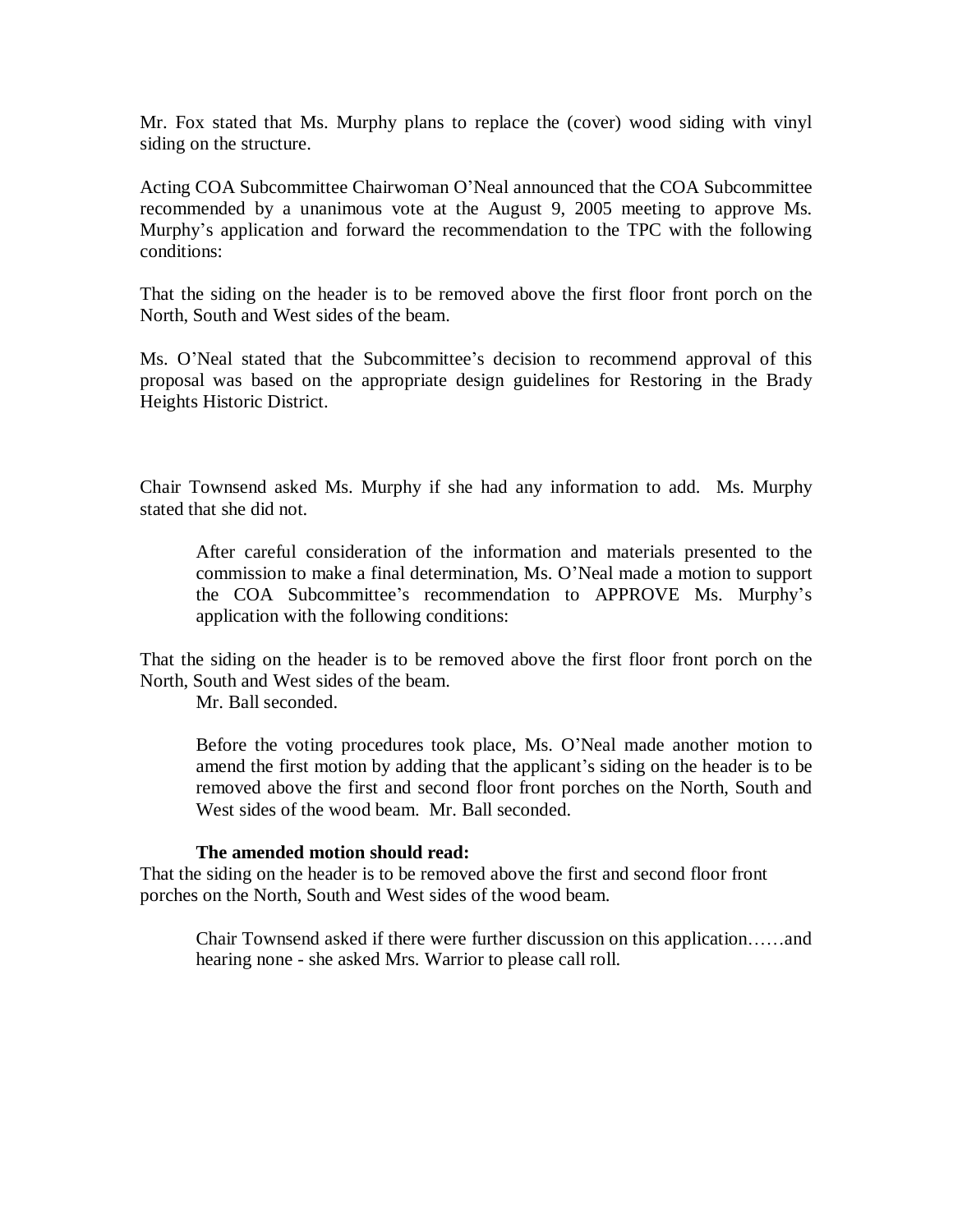**Roll Call Vote to Approve Ms. Murphy's application w/conditions:**

Chair Townsend – Aye; Secretary Breed – Aye; Charles Gilmore – Aye; Rex Ball –Michael Birkes – Aye; Susie Woody – Aye; Barbara Smallwood – Aye; John Hamill – Aye;  $&$ Breniss O'Neal – Aye. The motion was **Approved Unanimously to Approve.**

# *The Tulsa Preservation Commission "Approved Ms. Murphy's proposal" based on Building Wall Materials, Preferred Option – Second Preference Paragraphs #1 & #2 from Guidelines for Restoring Existing Structures for the Brady Heights District.*

Chair Townsend asked Mr. Fox to please give his presentation on COA agenda item #2, Catholic Charities at 749 N. Denver Avenue.

# **2) 749 N. Denver Ave., Tulsa, OK 74106 (Brady Heights)**

**Request: Propose to add a canvas awning to cover existing front porch and entrance.**

# **COA Subcommittee Complete Application Date: Aug. 9, 2005 CATHOLIC CHARITIES**

Mr. Fox presented Catholic Charities' Certificate of Appropriateness application to the commission. Photographs and drawings were available for review and a slide presentation was shown of the 1917 Craftsman historic home in Brady Heights.

Mr. Fox stated that Catholic Charities (represented by Tim Sullivan) plans to add a canvas awning to cover the existing front porch and entrance of the structure. He stated that the property is zoned as a single family dwelling and not zoned as commercial property. He stated that selecting an appropriate guideline or guidelines for this proposal was difficult for the Subcommittee at their last meeting; and that he believes that he has located the proper guidelines for this request. Mr. Fox shared the appropriate guidelines with the commission for its review and approval.

Acting COA Subcommittee Chairwoman O'Neal stated that the COA Subcommittee forwarded this application to the TPC without a recommendation. She stated that this application was reviewed by the Subcommittee at the August 9, 2005 meeting; and that the Subcommittee was unable to locate an appropriate guideline or guidelines that would apply to adding an awning to cover the front porch and entrance of this single family dwelling.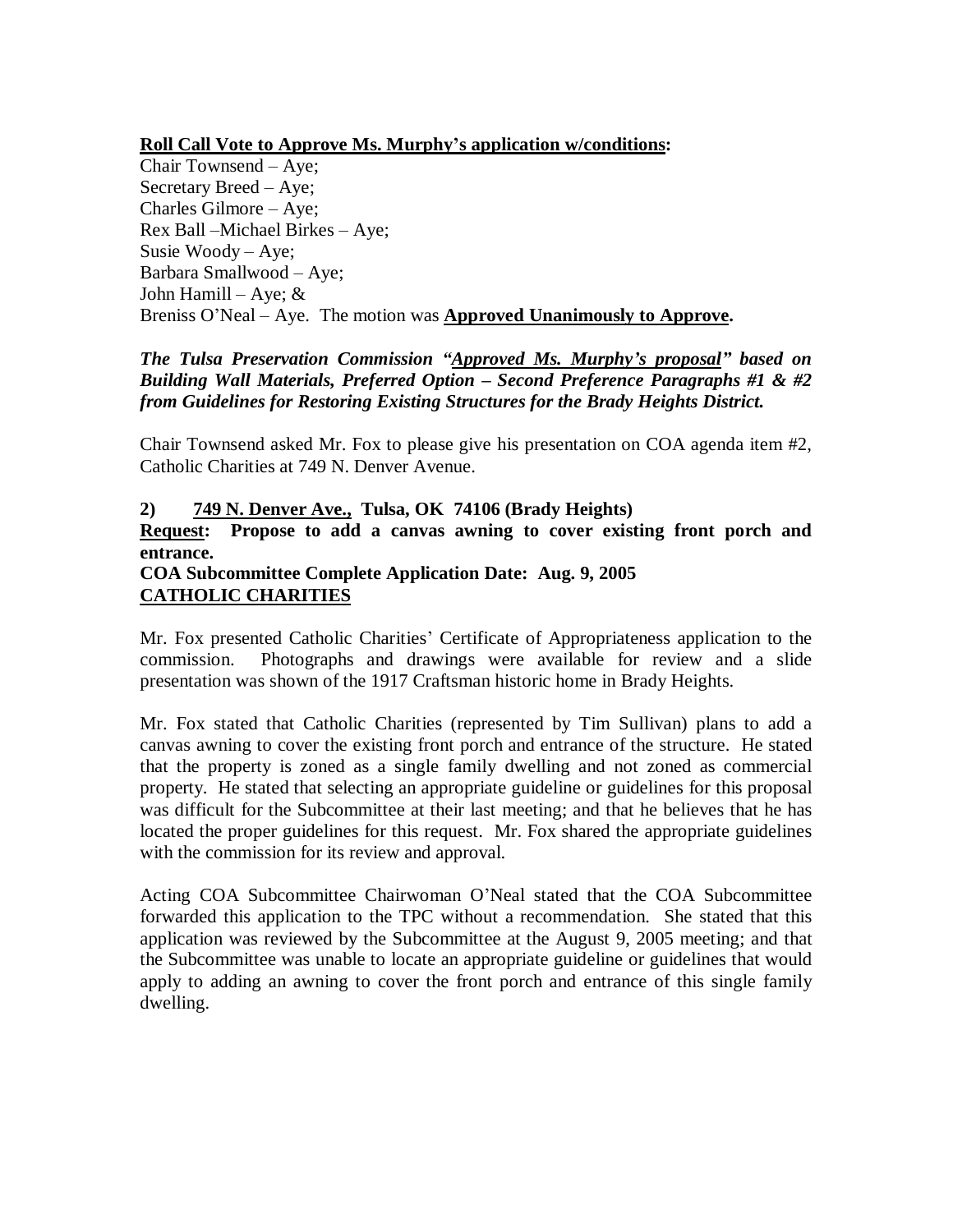Chair Townsend asked Mr. Sullivan if he had any information to add. Mr. Sullivan stated - only if the commission had questions.

Some of the members believe that the awning will enhance the appearance of the building; and others believe that from a safety stand point that the awning would be beneficial to the structure.

After careful consideration of the information and materials presented to the commission to make a final determination, Ms. Woody made a motion to APPROVE Catholic Charities' application. Ms. O'Neal seconded.

Chair Townsend asked if there were further discussion on this application……and hearing none - she asked Mrs. Warrior to please call roll.

#### **Roll Call Vote to Approve Catholic Charities' application:**

Chair Townsend – Aye; Secretary Breed – Aye; Charles Gilmore – Aye; Rex Ball –Michael Birkes – Aye; Susie Woody – Aye; Barbara Smallwood – Aye; John Hamill – Aye; & Breniss O'Neal – Aye. The motion was **Approved Unanimously to Approve.**

*The Tulsa Preservation Commission "Approved Catholic Charities' proposal" based on Windows & Doors, Accessories/Paragraph #2; and General Guidelines/Paragraph #2 from Guidelines for Restoring Existing Structures for the Brady Heights District.*

Chair Townsend asked Mr. Fox to please give his presentation on COA agenda item #3, Rob Baumgarten at 1860 E. 17th Street.

# **3) 1860 E. 17th Street, Tulsa, OK 74104 (Yorktown) Request: Propose New Construction of a 1,642 square foot single family dwelling with a 2-car (detached) garage. COA Subcommittee Complete Application Date: Aug. 9, 2005 ROB BAUMGARTEN – APPROVED W/O CONDITIONS**

Mr. Fox presented Mr. Baumgarten's Certificate of Appropriateness application to the commission. Photographs and drawings were available for review and a slide presentation was shown of the new construction project in Yorktown.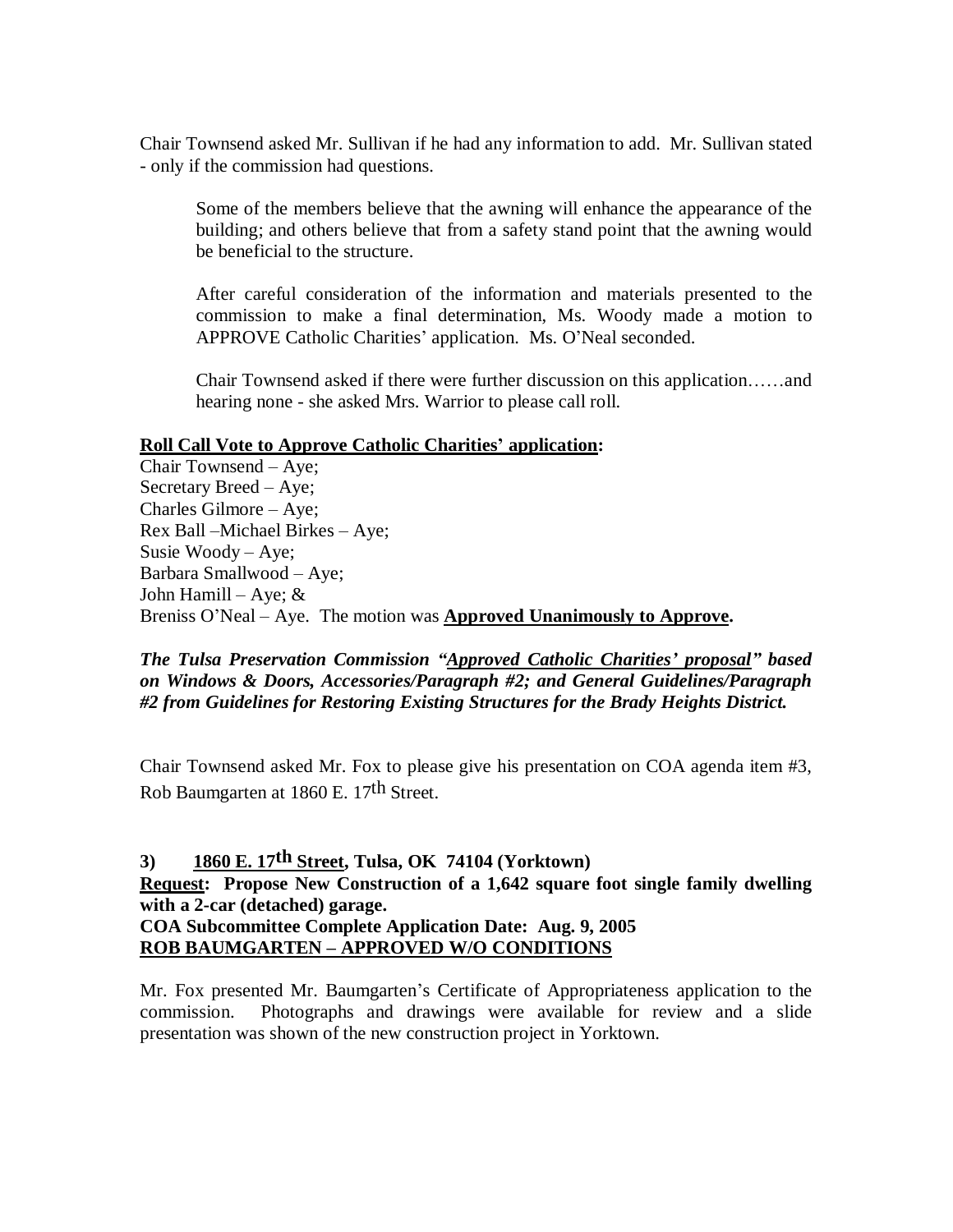Mr. Fox stated that Mr. Baumgarten proposed new construction of a 1,642 square foot single family dwelling with a 2-car detached garage at  $1860$  E.  $17<sup>th</sup>$  Street. Mr. Fox stated that Mr. Baumgarten has been before the TPC several times with this project and that the commission is very familiar with it. He stated that Mr. Baumgarten recently went before the Board of Adjustment (BOA) to obtain a variance; and that the BOA denied his request.

Mr. Fox stated that the Tulsa Preservation Commission approved this same proposal of Mr. Baumgarten's new construction project at the July 14, 2005 TPC Regular Meeting of a new residential home with 1,722 square feet. He further stated that the TPC only took action to approve this 1,722 square foot home last month based on the Yorktown neighborhood's support of Mr. Baumgarten's setback violation of the Yorktown Guidelines.

Mr. Fox stated that Mr. Baumgarten has come before the TPC with new plans for the commission to review showing that he has reduced the size of the home by 80 square feet from 1,722 to 1,642. Mr. Fox stated that the lining of Mr. Baumgarten's new construction home is one foot behind the house to the East, with an uncovered porch that will leave a slab foundation. Mr. Baumgarten has submitted to the commission for review and upon request by the COA Subcommittee an alternate elevation without the columns; a drawing of the piers with and without a rail; and that the roof on the East side will be symmetrical.

Acting COA Subcommittee Chairwoman O'Neal announced that the COA Subcommittee recommended by a unanimous vote at the August 9, 2005 meeting to approve Mr. Baumgarten's application and forward the recommendation to the TPC with the following conditions:

That he submit (to the TPC on 08-11-2005) an alternate elevation without the columns; A drawing of the piers with a rail and a drawing without a rail; & Show in his drawings that the roof on the East side will be symmetrical.

Ms. O'Neal stated that the Subcommittee's decision to recommend approval of Mr. Baumgarten's proposal was based on the appropriate design guidelines for New Residential Construction in the Yorktown Historic District.

Chair Townsend asked Mr. Baumgarten if he had any information to add. Mr. Baumgarten stated - only if the commission had questions.

After careful consideration of the information and materials presented to the commission to make a final determination, Ms. O'Neal made a motion to APPROVE Mr. Baumgarten's application. Mr. Ball seconded.

Chair Townsend asked if there were further discussion on this application……and hearing none - she asked Mrs. Warrior to please call roll.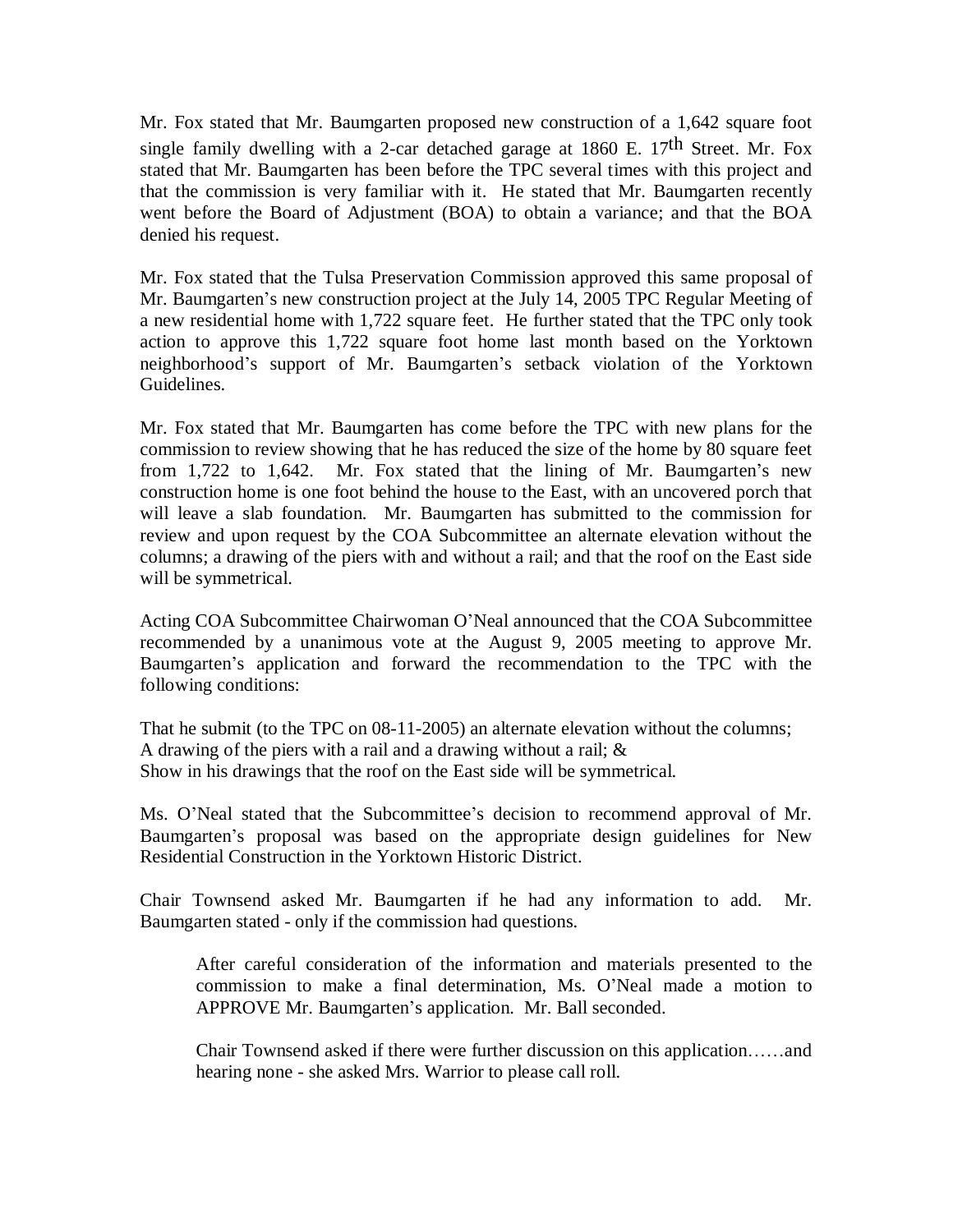# **Roll Call Vote to Approve Mr. Baumgarten's application w/o conditions:**

Chair Townsend – Aye; Secretary Breed – Aye; Charles Gilmore – Aye; Rex Ball –Michael Birkes – Aye; Susie Woody – Aye; Barbara Smallwood – Aye; John Hamill – Aye;  $&$ Breniss O'Neal – Aye. The motion was **Approved Unanimously to Approve.**

# *The Tulsa Preservation Commission "Approved Mr. Baumgarten's proposal" based on Section VIIIC, Guidelines For New Residential Construction for the Yorktown District.*

Mr. Baumgarten thanked the commission and members of the COA Subcommittee for all their help and support regarding this project. Chair Townsend and other members of the commission wished him "Good Luck."

Chair Townsend asked Mr. Fox to please give his presentation on COA agenda item #4, Doug Campbell at 1608 S. Detroit Avenue.

# **4) 1608 S. Detroit Avenue, Tulsa, OK 74120 (N. Maple Ridge) Request: Propose New Design/New Construction of 2,971 square foot single family dwelling with a 2-car (attached) garage. COA Subcommittee Complete Application Date: Aug. 9 , 2005 DOUG CAMPBELL - APPROVED W/O CONDITIONS**

Mr. Fox presented Mr. Campbell's Certificate of Appropriateness application to the commission. Photographs and drawings were available for review and a slide presentation was shown of the new construction project in North Maple Ridge.

Mr. Fox stated that Mr. Campbell proposed a new design and new construction plans of a 2,971 square foot single family dwelling with a 2-car (attached) garage at 1608 S. Detroit Avenue. Mr. Fox stated that Mr. Campbell has been before the TPC several times with this project and that the commission is very familiar with this project.

Mr. Fox stated that he believes that Mr. Campbell has provided the commission with all the information/drawings and materials requested of him by the COA Subcommittee on this new construction project. Mr. Fox stated that Mr. Campbell plans to sell the plans to whom ever purchases the property in order for the new owner to build the new home. Mr. Fox added that he appreciate Mr. Campbell working with staff on this new construction project.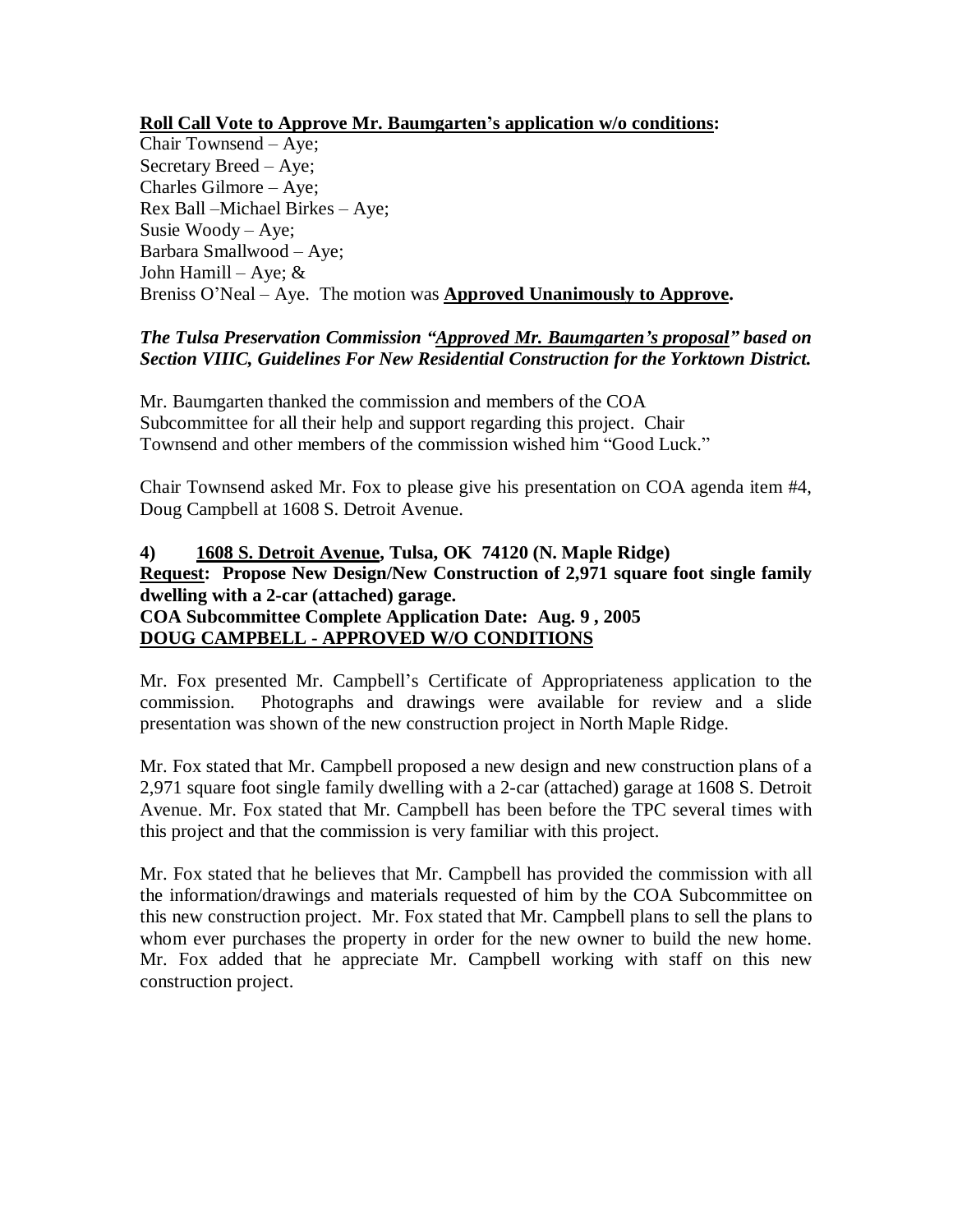Acting COA Subcommittee Chairwoman O'Neal announced that the COA Subcommittee recommended by a unanimous vote at the August 9, 2005 meeting to approve Mr. Campbell's application as presented and forward the recommendation to the TPC.

Ms. O'Neal stated that the Subcommittee's decision to recommend approval of Mr. Campbell's proposal was based on the appropriate design guidelines for New Construction in the North Maple Ridge Historic District.

Chair Townsend opened the commission for discussion.

Mr. Ball stated that he would like the meeting minute records to show that Mr. Campbell should be applauded for working with the residents in the neighborhood by getting their support with his final new designs/plans; and that it's not necessary for the designer to replicate the historical style of the neighborhood structures. Mr. Ball added that this property has such a wonderful site and that it's such a wonderful contribution to the City and not just to the North Maple Ridge neighborhood. Mr. Ball stated that he believes that the residents are be lucky to have this new project in their neighborhood.

Mr. Ball stated that he realizes that Mr. Campbell's financial losses has been significant; and from the ending results of this project that he hopes that the policy will be changed regarding to the hp zoned maps. He further stated that he hopes that no one else will have to go through what Mr. Campbell has been through.

Chair Townsend and Mr. Fox both stated that they (staff, TPC & INCOG) are in the process of revising and updating the maps at the INCOG office so that this type of incident won't ever happen again.

Chair Townsend announced that she has received an email from Mark & Patsy Bragg dated August 9, 2005 addressed to Mr. Fox with comments about Mr. Campbell's new construction project. Chair Townsend would like to have the portion of the Bragg's email relating to the porch recorded as part of the meeting minutes that they would like to have done on this project. A copy of the Braggs' email was distributed to the members and to Mr. Campbell for review.

The following paragraph is recorded verbatim from Mark & Patsy Bragg's email dated August 9, 2005 addressed to Patrick Fox, with a hard copy to Mike Schmitz regarding the new construction project site at 1608 S. Detroit Avenue in North Maple Ridge:

To best meet the HP guidelines, we believe the proposed plan should incorporate some porch element. All of the existing homes in the 1500 and 1600 blocks of Detroit have a porch. This important element seems especially obtainable now that the square footage of the proposed structure has been greatly expanded since the initial drawing. To be in accord with the rhythms of the 1500 – 1600 blocks of Detroit, a porch element should be incorporated.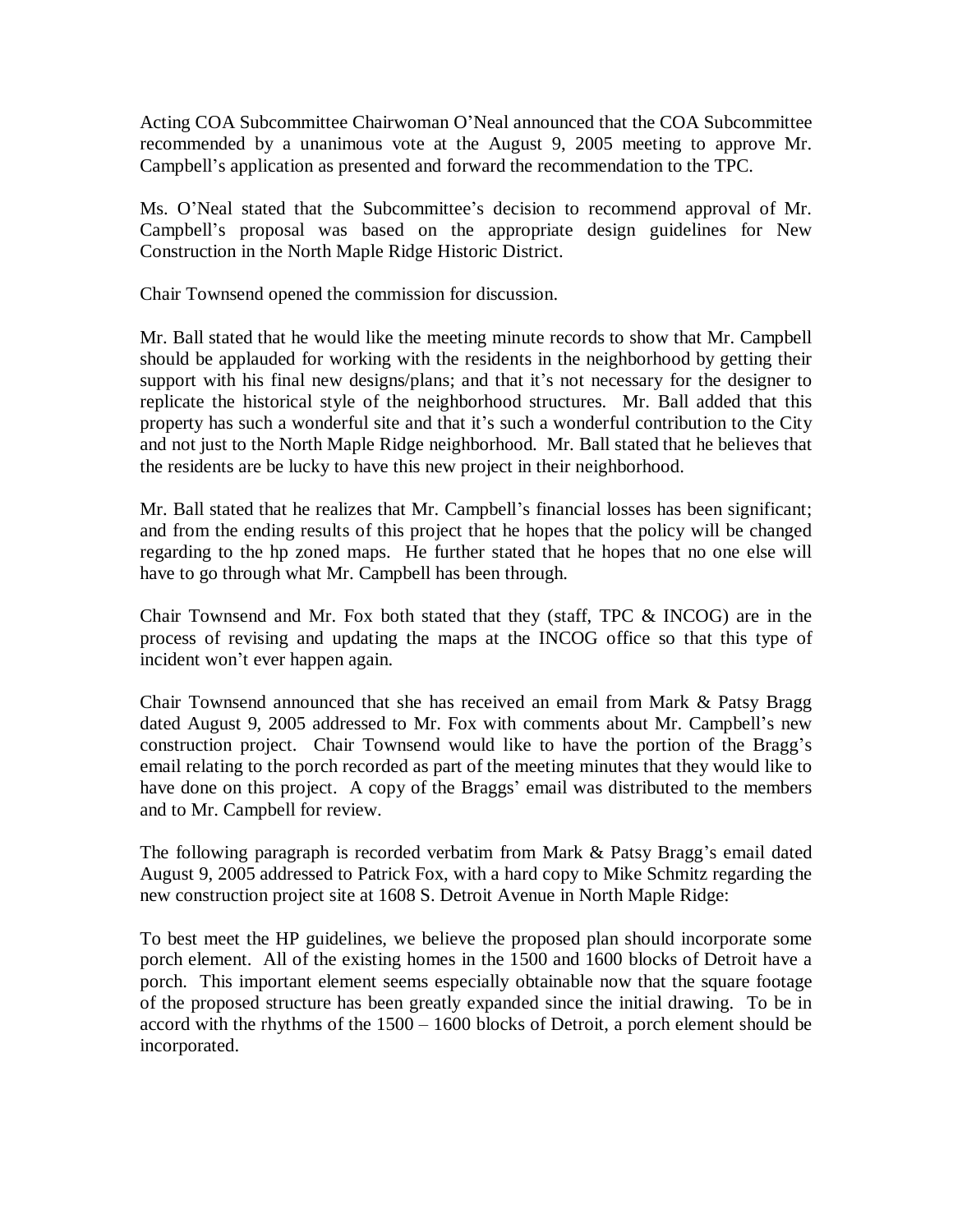Chair Townsend asked Mr. Campbell if he had any information to add. Mr. Campbell stated that he would like to address the comment(s) made by the Braggs concerning the porch. Mr. Campbell stated that there are other houses on the 1700 block of Detroit Avenue that don't have any porches; and he doesn't understand why the neighborhood residents would want him to install one.

Chair Townsend asked if there were any representative(s) from the neighborhood who would like to make any comments or statements. No one answered.

After careful consideration of the information and materials presented to the commission to make a final determination, Ms. O'Neal made a motion to APPROVE Mr. Campbell's application, as submitted. Ms. Smallwood seconded.

Chair Townsend asked if there were further discussion on this application……and hearing none - she asked Mrs. Warrior to please call roll.

#### **Roll Call Vote to Approve Mr. Campbell's application w/o conditions:**

Chair Townsend – Aye; Secretary Breed – Aye; Charles Gilmore – Aye; Rex Ball –Michael Birkes – Aye; Susie Woody – Was not present during this vote; Barbara Smallwood – Aye; John Hamill – Aye;  $&$ Breniss O'Neal – Aye. The motion was **Approved Unanimously to Approve by members present.**

# *The Tulsa Preservation Commission "Approved Mr. Campbell's proposal" based on Section VIIIC, Guidelines For New Construction for the North Maple Ridge District.*

Mr. Campbell stated that he hopes that what happened to him; and what all he has been through won't ever happen to any one else. He stated that he was given the incorrect hp zoned maps showing properties that were not in the hp zoned area when they were.

Chair Townsend expressed her concerns to Mr. Campbell; and she explained to him that they (staff, TPC & INCOG) were in the process of correcting all hp zoned maps accordingly.

Chair Townsend and members of the commission wished Mr. Campbell "Good Luck" on his new construction project.

Chair Townsend asked if there was a motion on the floor for the excused absences request.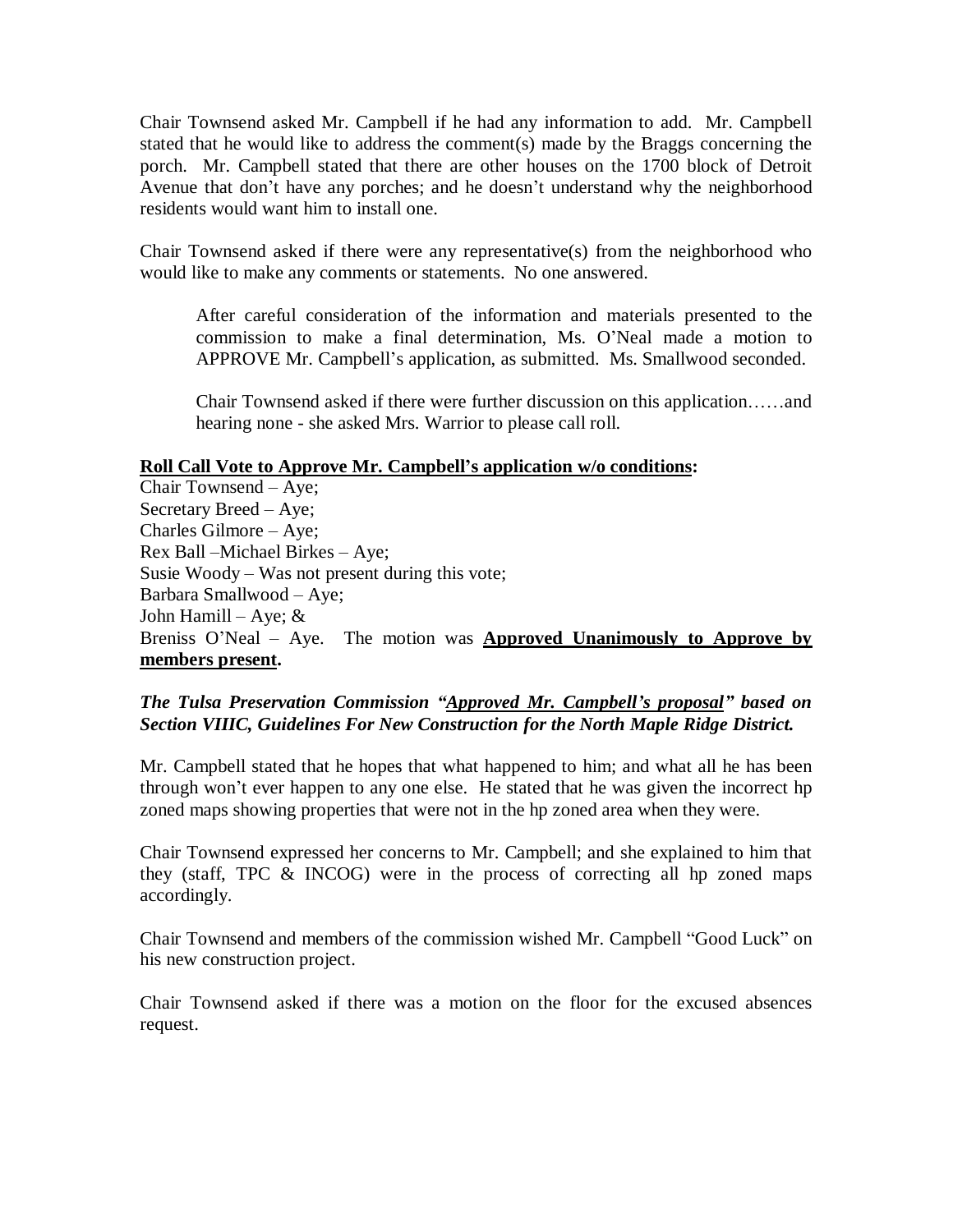## **C. Excused Absence Request:**

Michael Birkes – Job Conflict; Herb Fritz – Job Conflict; James Turner – Job Conflict; & Jack Hodgson – Job Conflict.

Ms. Woody made a motion to excuse Mr. Birkes, Mr. Fritz, Mr. Turner and Mr. Hodgson from the July 14, 2005 Regular Meeting due to job conflicts. Ms. O'Neal seconded.

Chair Townsend asked Mrs. Warrior to please call roll.

#### **Roll Call Vote to excuse the above TPC members from the 08-11-2005 meeting:**

Chair Townsend – Aye; Secretary Breed –Abstain; Charles Gilmore – Aye; Rex Ball –Michael Birkes – Aye; Susie Woody – Aye; Barbara Smallwood – Aye; John Hamill – Aye;  $&$ Breniss O'Neal – Aye. The motion was **Approved by Majority to Approve.**

# **State Historic Preservation Office (SHPO) Solicitation for FY-2006 projects – Stacey Bayles**

Chair Townsend introduced Ms. Stacey Bayles to the commission who was recently a TPC member and now she's a visitor due to recently becoming the Chairperson of the Tulsa Metropolitan Area Planning Commission (TMAPC).

Ms. Bayles distributed a 2006 Fiscal Year Project Suggestion Form to the members for review. She stated that SHPO uses this form to determine what projects receive funding. Ms. Bayles stated that she can't think of any more significant project for the City of Tulsa than to have an intensive level survey and inventory of its buildings of downtown Tulsa.

Ms. Bayles believes that funding is going to be the critical element to have this effort undertaken and completed. She believes in the amount of \$60, 000 has been estimated as it cost. SHPO will receive \$600,000 from the Federal Government of which they allocate 10%; although Ms. Bayles would like to have the entire amount of funds sent to Tulsa. Ms. Bayles stated that AIA Eastern Oklahoma has the ability to cast a wide net in terms of a letter writing campaign in soliciting input from all areas of the City of Tulsa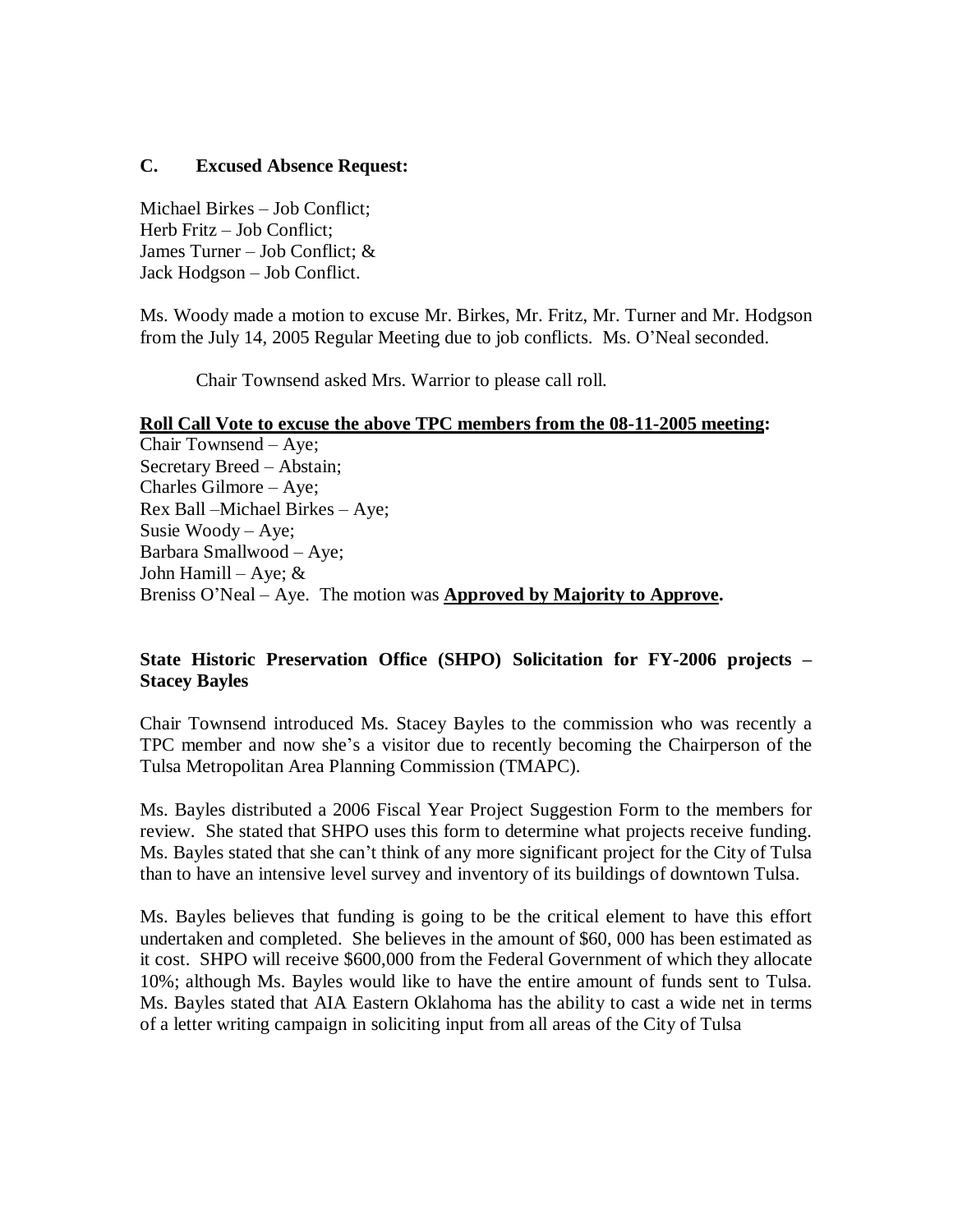and preservation communities to undertake this effort. Ms. Bayles stated that AIA Eastern Oklahoma will be meeting before the next TPC meeting, which is why she is here today to ask for the TPC's assistance. She stated that she can think of no other organization besides the Tulsa Preservation Commission who should be taking a lead on this issue; and that she is here to request the Tulsa Preservation Commission' s support.

Chair Townsend stated that she would like to announce what Julie Miner's response to this Public Input Suggestion Form……that she (Ms. Miner) called SHPO and they (SHPO) asked us (TPC) not to do a letter writing campaign. Ms. Bayles asked why? Chair Townsend responded by stating that the letter writing campaign would just eat up their time to no purpose; and that they (SHPO) would just prefer that the Tulsa Preservation Commission would simply submit the Public Input Suggestion Form like anybody else and that they (SHPO) would consider it.

Chair Townsend stated that the Tulsa Historical Summit Committee would like to put together a whole package that will go before the City Council that would include an intensive level survey; but it needs to be at the level of National Register so that it will be a thorough one. She stated that Ms. Miner was afraid that SHPO could only fund one that would be run by students and not be quite as intensive as we need. She stated that that was SHPO's response to a letter writing campaign.

Chair Townsend stated that the ideal scenario is to have enough funds so that we can do a whole package at once to do an intensive level survey at the National Register level; have enough money to fund district nominations if we want them; have enough funds to help property owners apply for National Register status; and have enough funds to assist them apply for the tax credits so that we (TPC) can do that all at once.

Our concern is if we do an intensive level survey too early, that the information expires after a year and a half; that if we went back to apply for a National Register status for any of these areas or buildings that the survey information would be outdated; so it all needs to be done at the same time.

Chair Townsend introduced Ms. Cathy Ambler. Ms. Ambler stated that she's here to represent Preservation Oklahoma (POK); and that she's also a member of this board. Ms. Ambler stated that the POK Board placed Tulsa's downtown on the endangered list for this year (2005).

Ms. Ambler stated that POK would like to encourage the TPC to apply for SHPO's federal funded money. One reason is that an intensive level survey has to be completed before POK will be able to address any kind of demolition policy for downtown buildings. She stated that their (POK) concern is not just getting the money to do the survey; but the ending result which is dealing with demolitions in the downtown area. Ms. Ambler stated that she had distributed to the commission other comments and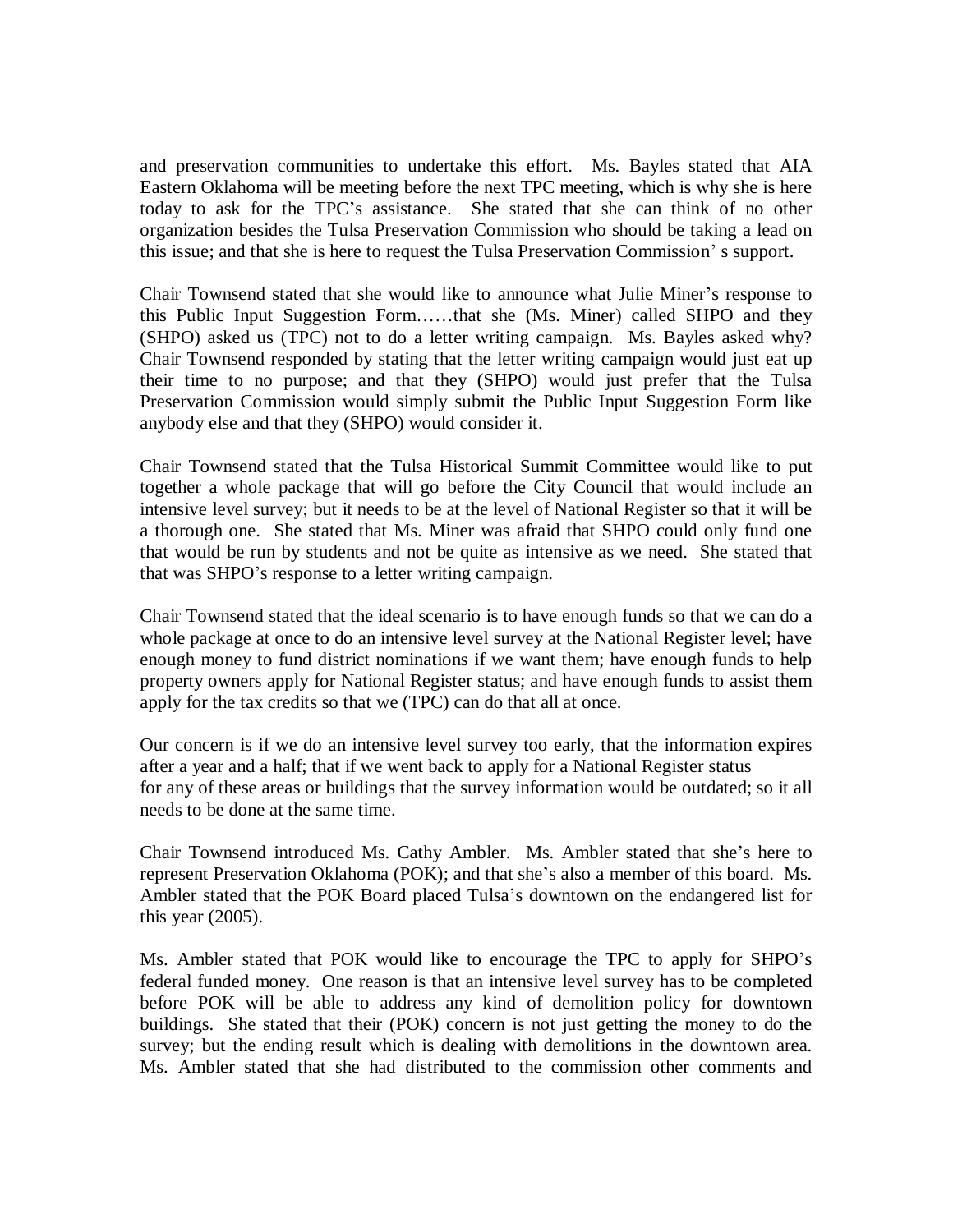reasons why POK would like to encourage the TPC to apply for SHPO's federal funded money.

Chair Townsend asked Ms. Bayles if she had any other comments. Ms. Bayles stated that she wanted it to go on record that TPC Arts Commissioner, Michael Birkes is supportive of this effort. (Mr. Birkes was unable to attend the Regular Meeting today due to job conflict).

Chair Townsend stated without objection that she is directing staff to draft a letter to SHPO about its Solicitation for FY 2006 projects (with her signature); and suggest that UDD staff attend the September 2, 2005 SHPO Public Input FY 2006 Public Meeting in Oklahoma City, OK at the Oklahoma Historical Society Office.

Chair Townsend asked Kurt Ackermann and Patrick Fox to give a report on Land Records at the next TPC meeting.

Chair Townsend asked the members if they had any committee reports to share with the commission.

# **E. Committee Reports:**

# **Certificates of Appropriateness (COA) Sub-Committee:**

**James Turner, Chairperson**

Acting COA Chairwoman Breniss O'Neal thoroughly reported the recommendations from the August 9, 2005 COA Subcommittee meeting.

# **Important/Endangered Resources Sub-Committee: David Breed, Chairperson**

Chairperson Breed reported that the TPC reviewed the Historic Preservation Summit Committee's power point presentation of Core Tulsa last month. He stated that several letters went out with Chair Townsend's signature to a variety of downtown business groups. He believes from the responses that Ms. Miner has received since the letters went out that the presentations will start within the next month or two. Chairperson Breed asked the commission members if there are groups that you're associated with who may be interested in seeing the presentation to contact UDD staff or Julie Miner.

Chairperson Breed reported that for over a year that he has served on the Design Recommendation Committee (DRC) for the Vision 2025/Route 66 projects. He stated that as a liaison for historic preservation with this commission the consultants have completed a draft of the master plan. The DRC took action about  $1 \frac{1}{2}$  weeks ago and forwarded the master plan to the Oversight Committee for review and not for approval. It was received by the Oversight Committee yesterday (08-10-2005) with the understanding that it would go to the public discussion.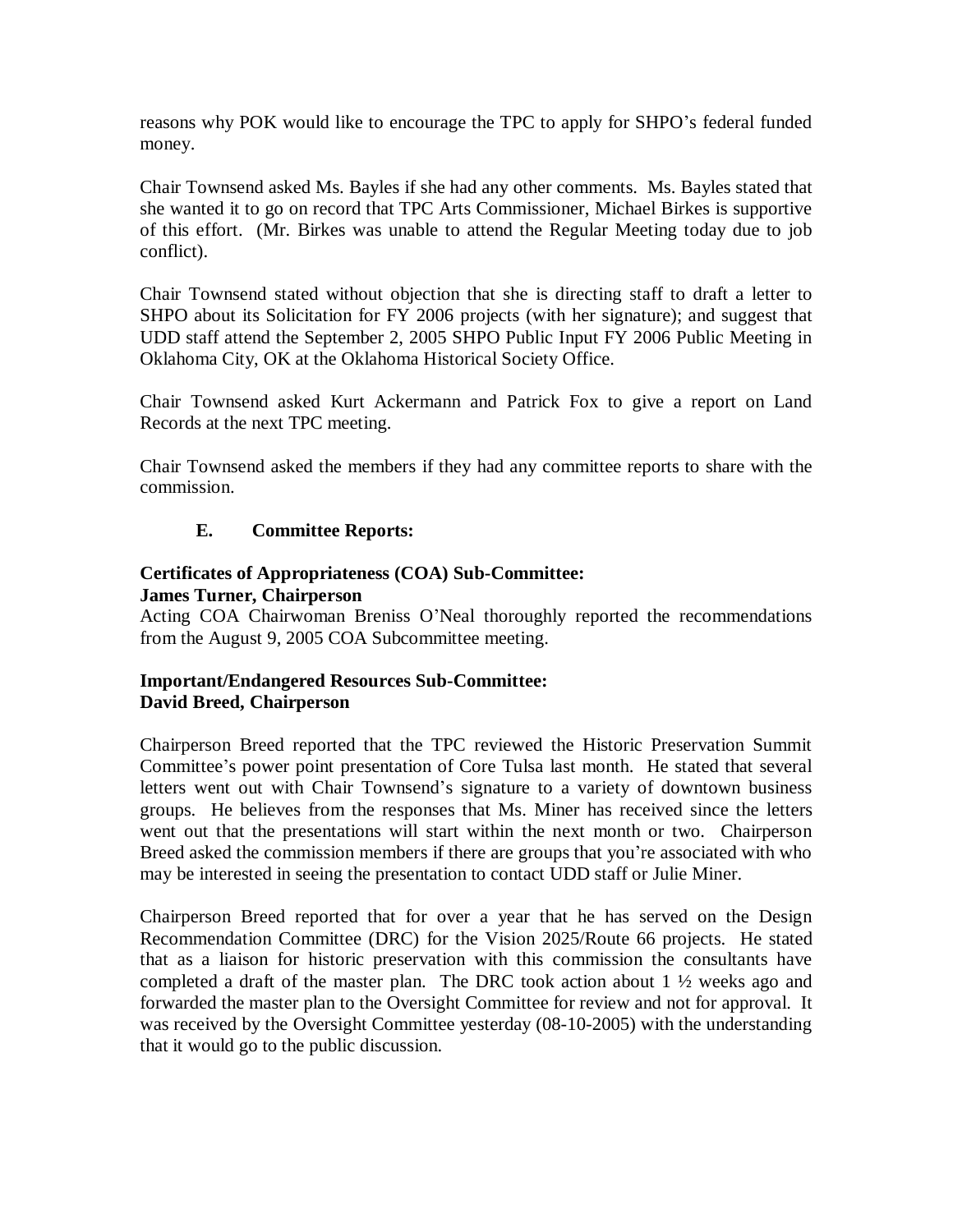Chairperson Breed would like to give a public briefing/ presentation to the Tulsa Preservation Commission on the Vision 2025/Route 66 Draft Master Plan.

Mr. Ball suggested to Mr. Breed that he should also give a report on the Southwest Tulsa – Southwest Boulevard Main Street Organization Application. Mr. Breed's response was that he would.

Chair Townsend announced that the TPC will have another Special Meeting on September 8, 2005 at 10:00 a.m. She stated that there will be only two items on the agenda as following under Committee Reports:

Important/Endangered Resources Sub-Committee: David Breed, Chairperson

A. Briefing on the Vision 2025/Route 66 Draft Master Plan.

B. Report on Southwest Tulsa – Southwest Boulevard Main Street Organization Application

Chair Townsend stated that she would like to have both agenda items noted on the September 8, 2005 (10:00 a.m.) Special Meeting Agenda; and on the September 8, 2005 (11:00 a.m.) Regular Meeting Agenda. Chair Townsend would like to have both items noted on both meetings in case the Special Meeting turns out to be a non-quorum meeting.

Chair Townsend stated that she would like Mr. Fox and Mr. Ackermann to give a report on Land Records at the next meeting. Mr. Fox and Mr. Ackermann responded by stating that they would.

# **Historic Preservation Zoning & Conservation District Sub-Committee: Charles Gilmore, Chairperson**

Chairperson Gilmore reported that a committee by the name of Coalition of Historic Neighborhoods had their first meeting on August 1, 2005; and that no one from the Tulsa Preservation Commission was notified prior to this August 1<sup>st</sup> meeting that he is aware of. Chairperson Gilmore asked the commission if anyone had attended the meeting. No one answered. One of the commission members stated that he was not aware of this meeting until after the fact. Chairperson Gilmore stated that "after the fact isn't good."

Chairperson Gilmore stated that according to this first meeting that was held by the Coalition of Historic Neighborhoods on August  $1<sup>st</sup>$  that their concern was that we (TPC) weren't doing our job. He believes that we (TPC) were not notified of the meeting because they believed that we (TPC) weren't doing our job. Chairperson Gilmore stated that he was kind of dismayed that we (TPC) were not notified of this meeting; and that he believes that we (TPC) should try to address some of the problems that this committee believes that the TPC has.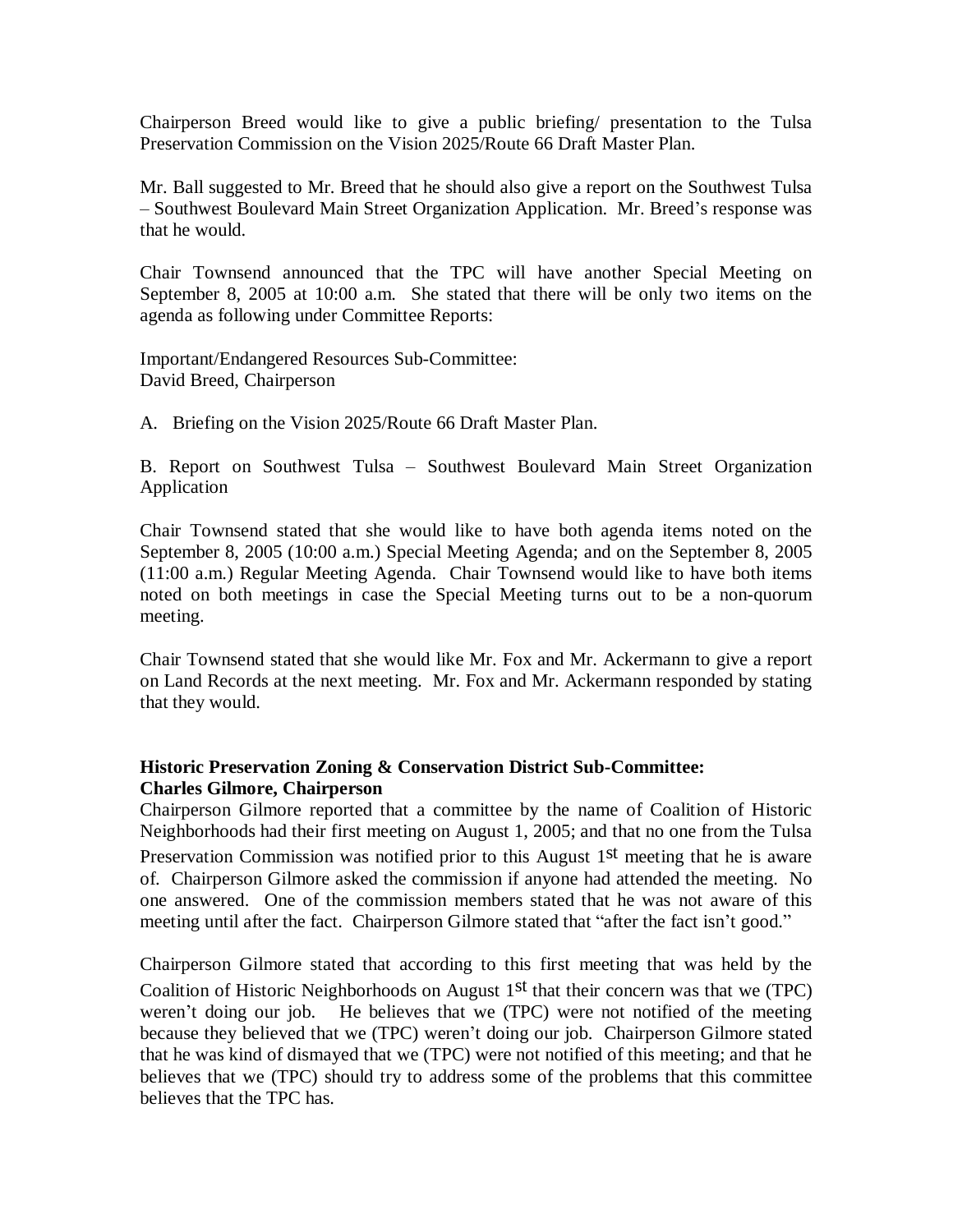Ms. Bayles stated that the Coalition of Historic Neighborhood Committee feels disconnected from the TPC.

Chair Townsend stated that she believes that we should find out who this coalition is. We should ask them to attend one of our meetings by asking them to present to the commission what some of their concerns are for the commission to help solve whatever these problems are.

#### **Historic Preservation Incentive Subcommittee:**

No report was given.

**HP Education Sub-Committee:** No report was given.

**National Register Sub-Committee: Michael Birkes, Chairperson** No report was given.

**Neighborhood History Sub-Committee: Herb Fritz, Chairperson** No report was given.

#### **Rules & Regulations Sub-Committee: Charles Gilmore, Chairperson**

Chairperson Gilmore reported that the Sub-committee has scheduled to meet with the attorney to review and update the Rules & Regulations and that he has been asked to review the City of Tulsa Ordinance for clarification. He asked the commission if anyone would like to make any changes to the Rules  $\&$  Regulations to notify him at their earliest convenience.

#### **Community Outreach Sub-Committee: Rex Ball, Chairperson**

Chair Townsend reported to Chairperson Ball and to the commission that we (TPC) can no longer afford to print or distribute a variety of historic preservation brochures as we have in the past. She stated that a leader of a workshop that she recently attended suggested to her that a series of informational sheets can be very helpful and very informative. These sheets can be placed on a one-page  $8\frac{1}{2}$  X 11 sheet of paper and easily xeroxed from your copy machine. One of the informational sheets can say: This is the TPC and this is what we do. This sheet can be handed out to the public to educate them on how our processing system works. Another informational sheet can say: This is the Certificate of Appropriateness process and this is how it functions; and this is what is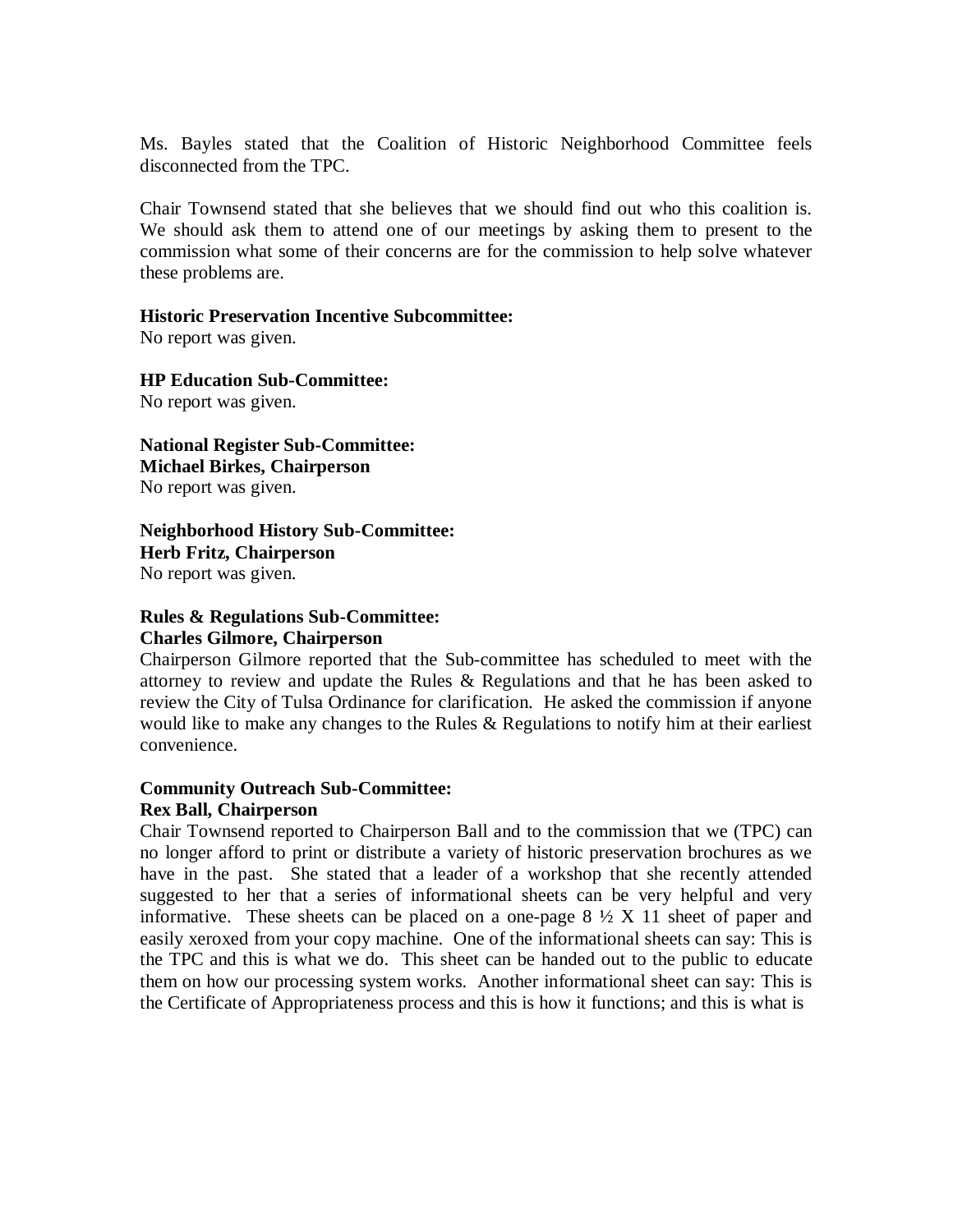expected of you to do and this is why we do it. She believes if we could have a one page sheet on historic preservation that has a bullet on it that says: Yeah! The COA Subcommittee process is tedious and it takes you time; but what happens is that your neighborhood is livable; it's attractive to walk around in; your property value goes up; and all of these good things come out of it. Chair Townsend stated that she had a few of these informational sheets that she would like to share with Mr. Ball and Mr. Fox to see what informational sheets that they will be able to create.

Chair Townsend moved to agenda item VI., Communications.

# **VI. COMMUNICATIONS**

Mr. Hamill stated that for the next three (3) months that he believes that someone will have to take his place as Representative for Tulsa Public Schools. He will be absent from attending the COA Subcommittee meetings and the Tulsa Preservation Commission meetings until around the first week in December. Mr. Hamill stated that he will be instructing a class on Tuesdays and Thursdays that start at 11:00 a.m.; and that he won't be able to attend the preservation meetings. Chair Townsend advised Mr. Hamill to contact COA Chairman Turner to inform him of his issue.

Chair Townsend announced that she had to leave to attend another meeting. She asked Secretary Breed to please take over the remainder portion of the meeting for her; and Secretary Breed's response was that he would.

Secretary Breed moved to agenda item E., Committee Reports, Awards & Recognition Subcommittee.

# **Awards & Recognition Sub-Committee: Rex Ball, Chairperson**

Chairperson Ball asked the commission members if they knew of someone or of some historic building/structure that they would like to see receive an award or to be recognized. One member suggested that he recognize Mr. Butcher's home in North Maple Ridge. Another member suggested that he give an award to Peter Walter in Yorktown.

# **IV. CHAIR REPORT**

**A. Committee Assignments**

No report was given.